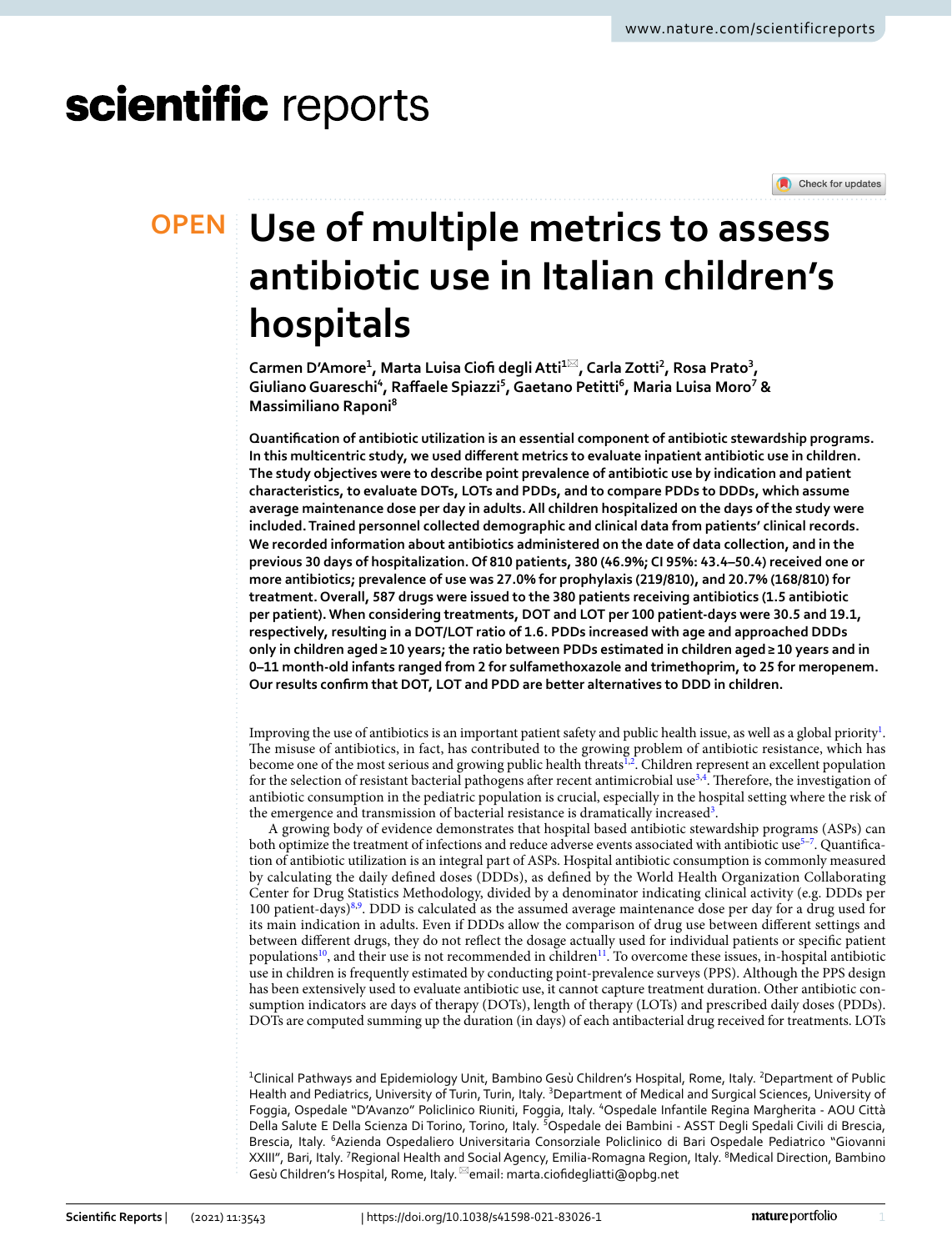|                                | N. patients with at least 1 prescription          | N. total patients | Prevalence % (CI 95%) | P value |  |  |  |  |
|--------------------------------|---------------------------------------------------|-------------------|-----------------------|---------|--|--|--|--|
| <b>Sex</b>                     |                                                   |                   |                       |         |  |  |  |  |
| Female                         | 162                                               | 379               | $50.9(46.1 - 55.8)$   | 0.02    |  |  |  |  |
| Male                           | 215                                               | 422               | $42.7(37.7-47.9)$     |         |  |  |  |  |
| Missing                        | 3                                                 | 9                 |                       |         |  |  |  |  |
| Age                            |                                                   |                   |                       |         |  |  |  |  |
| $0-11$ months                  | 47                                                | 132               | 35.6 (27.5-44.4)      | < 0.001 |  |  |  |  |
| $12-23$ months                 | 40                                                | 123               | $32.5(24.4 - 41.6)$   |         |  |  |  |  |
| $2-4$ years                    | 100                                               | 182               | 54.9 (47.4-62.3)      |         |  |  |  |  |
| 5-9 years                      | 74                                                | 139               | 53.2 (44.6-61.7)      |         |  |  |  |  |
| $\geq$ 10 years                | 119                                               | 233               | 51.1 (44.5-57.7)      |         |  |  |  |  |
| Missing                        | $\mathbf{1}$                                      | $\mathbf{1}$      |                       |         |  |  |  |  |
| Length of hospital stay (days) |                                                   |                   |                       |         |  |  |  |  |
| $\leq 7$                       | 211                                               | 458               | $46.1 (41.4 - 50.8)$  | 0.5     |  |  |  |  |
| $08 - 30$                      | 108                                               | 215               | $50.2(43.4 - 57.1)$   |         |  |  |  |  |
| > 30                           | 61                                                | 137               | $44.5(36.0-53.3)$     |         |  |  |  |  |
| Ward                           |                                                   |                   |                       |         |  |  |  |  |
| Medical                        | 196                                               | 450               | 43.6 (38.9 - 48.3)    | 0.1     |  |  |  |  |
| Surgical                       | 133                                               | 261               | 50.9 (44.7-57.2)      |         |  |  |  |  |
| Intensive care                 | 51                                                | 99                | $51.5(41.3 - 61.7)$   |         |  |  |  |  |
|                                | Surgical procedure during present hospitalization |                   |                       |         |  |  |  |  |
| Yes                            | 148                                               | 231               | 64.1 (57.5-70.3)      | < 0.001 |  |  |  |  |
| No                             | 226                                               | 563               | $40.1(36.1-44.3)$     |         |  |  |  |  |
| Missing                        | 6                                                 | 16                |                       |         |  |  |  |  |
| Comorbidities                  |                                                   |                   |                       |         |  |  |  |  |
| Yes                            | 128                                               | 306               | $41.8(36.2 - 47.6)$   |         |  |  |  |  |
| N <sub>o</sub>                 | 242                                               | 482               | $50.2(45.7 - 54.8)$   | 0.02    |  |  |  |  |
| Missing                        | 10                                                | 22                |                       |         |  |  |  |  |
| Participating centre           |                                                   |                   |                       |         |  |  |  |  |
| 1                              | 237                                               | 460               | $51.5(46.8 - 56.2)$   | < 0.001 |  |  |  |  |
| $\overline{\mathbf{c}}$        | 52                                                | 154               | $33.8(26.4 - 41.8)$   |         |  |  |  |  |
| 3                              | 23                                                | 35                | $65.7(47.8 - 80.9)$   |         |  |  |  |  |
| $\overline{4}$                 | 68                                                | 161               | $42.2(34.5-50.3)$     |         |  |  |  |  |
| Total                          | 380                                               | 810               | $46.9(43.4 - 50.4)$   |         |  |  |  |  |

<span id="page-1-0"></span>**Table 1.** Characteristics of patients receiving therapeutic and prophylactic antimicrobials in Italian Pediatric Hospitals, 2016.

are the number of days that a patient receives an antibacterial drug irrespective of the number of diferent drugs. DOTs and LOTs give an accurate estimation of polydrug therapy and duration of therapy, respectively; since they do not consider whether a nonstandard dose was given<sup>12</sup>, they could be considered as accurate metrics of drug use for children. The PDD provides the average daily amount of a drug that is actually prescribed<sup>13</sup>. In this multicentric study, we adopted different metrics to evaluate inpatient antibiotic use in hospitalized children. The study objectives were to describe point prevalence of antibiotic use by indication and patient characteristics, to estimate DOTs, LOTs and PDDs as additional metrics to quantify antibiotic use, and to compare PDDs to DDDs by antibiotic and age group.

#### **Results**

**Point prevalence of antibiotic use.** In our study, we included 810 children. Patients were mostly males  $(n=422, 52\%)$ , aged ≥ 10 years years  $(n=233, 29\%)$  and with a length of hospital stay ≤7 days  $(n=458, 57\%)$ (Table [1\)](#page-1-0). About 38% of the patients (306/810) had at least one chronic disease; the most frequent chronic diseases were congenital heart diseases (70/306; 23%), genetic syndromes (38/306; 12%), chronic respiratory diseases (22/306; 7%), neuromuscular (19/306; 6%), and chronic renal diseases (18/306; 6%). Two hundred and thirty-one patients (29%) underwent at least one surgical procedure during hospitalization, for a total of 331 surgical procedures. The majority of patients (450/810; 56%), were admitted to medical units, 32% (261/810) to surgical units and 12% (99/810) to intensive care units (Table [1](#page-1-0)).

Of the 810 patients, 380 (46.9%; CI 95%: 43.4–50.4) received one or more antibiotics. The proportion of patients receiving antibiotics signifcantly varied by hospital, age, sex, comorbidities and surgical procedures. In particular, the prevalence of use was signifcantly higher in patients aged≥2 years compared to those in the frst

2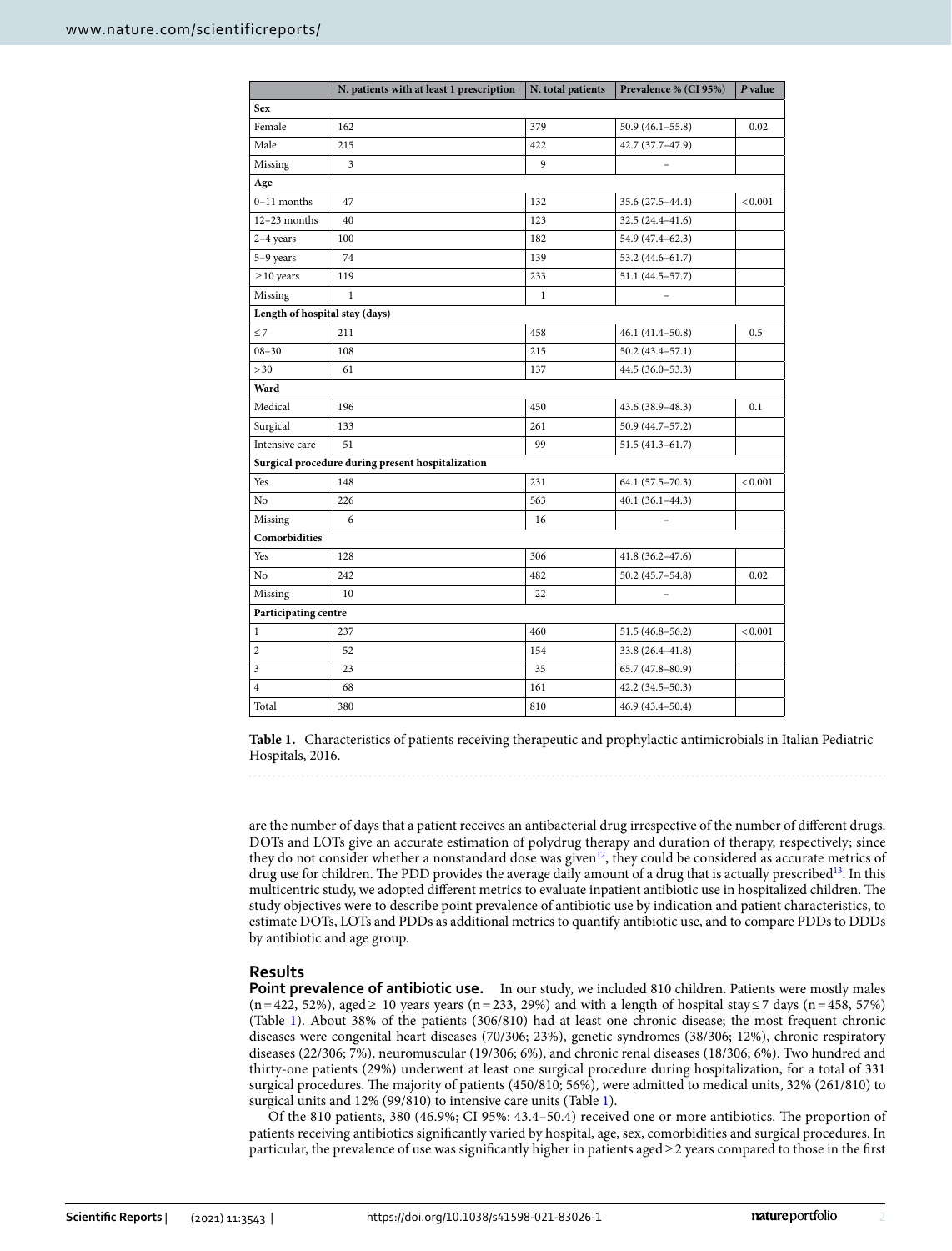

<span id="page-2-0"></span>**Figure 1.** Proportions of treatment by antibiotic drugs and indication of use. Only antibiotic drugs with a frequency of treatment>1.0% are showed. J01CR: Combinations of penicillins, incl. beta-lactamase inhibitors; J01DD: third generation cephalosporins; J01GB: Other aminoglycosides; J01EE: Combinations of sulfonamides and trimethoprim; J01DH: Carbapenems; incl. derivatives; J01DB: First-generation cephalosporins; J01XA: Glycopeptide antibacterials; J01CA: Penicillins with extended spectrum; J01FA: Macrolides; J01XD: Imidazole derivatives; J01MA: Fluoroquinolones; J01DC: Second-generation cephalosporins.

year of life, in males with respect to females, in patients without comorbidities compared to those who had at least one chronic disease, and in patients who underwent at least one surgical procedure (Table [1](#page-1-0)).

Prophylaxis was the main indication for antibiotic use (217/380; 57.1%). Children receiving antibiotics for surgical or medical prophylaxis accounted for 14.3% (116/810) and 12.7% (103/810) of the hospitalized patients, respectively. Surgical prophylaxis lasted more than 24 h in 76.7% of the patients (89/116). Patients treated for CAIs were 13.2% (107/810) of children, followed by patients treated for HAIs (61/810; 7.5%).

Overall, 587 drugs were issued to the 380 patients receiving antibiotics (1.5 antibiotic per patient), mainly administered intravenously (465/587; 79.2%). Prescriptions for treatments were 42.8% (251/587); of those, the majority of antibiotics was administered for CAIs (147/251; 58.6%), and the remaining for HAIs (104/251; 41.4%). Overall, microbiological cultures were performed before starting the antibiotic therapy in 54.5% of the treatments (137/251). In 23.1% of the prescriptions (58/251), the results of the antibiogram were available and the antibiotic therapy could be considered as targeted, whereas  $68.1\%$  (171/251) of the treatments were empirical. The main infection sites were respiratory tract infections (both low tract and pneumonia), bloodstream infections, and urinary tract infections, which were reported as the reason for therapy in respectively 29.9%, 23.5% and 2.4% of the antibiotic treatments for infections.

The top three antibiotic classes were combinations of penicillins including β-lactamase inhibitors (J01CR; 134/587, 22.8%), third-generation cephalosporins (J01DD; 73/587, 12.4%) and aminoglycosides (J01GB; 69/587, 11.8%, Fig. [1\)](#page-2-0).

The pattern of antibiotic use varied by indication: about 98.0% (42/43) of first-generation cephalosporin prescriptions (J01DB) were issued for surgical prophylaxis, followed by second-generation cephalosporins (J01DC; 9/12, 75.0%) and imidazole derivatives (J01XD; 11/19, 57.9%) (Fig. [1](#page-2-0)).

Combinations of sulphonamides and trimethoprim (J01EE), fuoroquinolones (J01MA) and combinations of penicillins including β-lactamase inhibitors (J01CR) were mainly prescribed for medical prophylaxis (84.4%, 43.8% and 34.3% of the treatments, respectively) (Fig. [1](#page-2-0)).

CAIs represented the main indication of use for macrolides (J01FA; 19/25, 76.0%), third generation cephalosporins (J01DD; 29/73, 39.7%) and combinations of penicillins including β-lactamase inhibitors (J01CR; 47/134, 35.1%) whereas HAIs were mainly reported for penicillins with extended spectrum (J01CA; 13/26, 50.0%), glycopeptides (J01XA; 19/39, 48.7%) and aminoglycosides (J01GB; 28/69, 40.6%).

**Estimation of DOTs and LOTs.** DOTs and LOTs were estimated considering 414 inpatient antibiotic treatments, over a total of 9458 inpatient days, retrospectively evaluated considering the 30 days prior to the collection of the point prevalence data on antibiotic use. Overall, we estimated 30.5 DOTs per 100 patient days and a 19.1 LOT per 100 patient days resulting in a DOT/LOT ratio of 1.6 (Table [2\)](#page-3-0). DOT and LOT/100 inpatient days varied signifcantly by hospital, age, sex, type of ward, and comorbidities. In detail, antibiotic use was higher in males with respect to females, in children aged<10 years with respect to those aged≥10 years and in the ICUs with respect to medical and surgical wards (Table [2\)](#page-3-0). DOT/100 patient days by type of drug confrmed that penicillins, aminoglycosides, carbapenems and cephalosporins were the antibiotics most frequently prescribed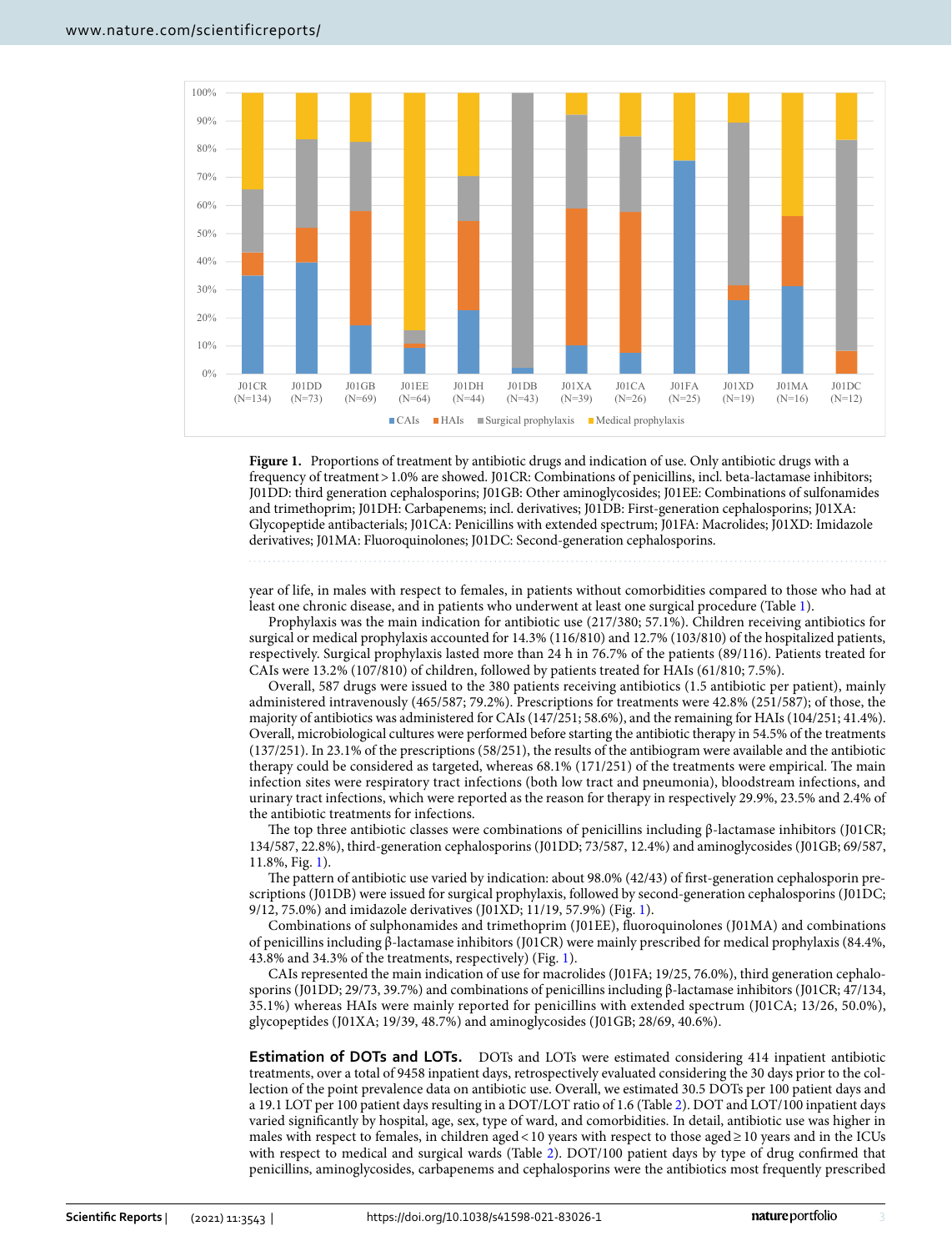|                                | Number of patient<br>days | DOT/100 patient days $\overline{P}$ value <sub>DOT</sub> |         | LOT/100 patient days   P value <sub>10T</sub> |         | DOT/LOT ratio |  |  |  |
|--------------------------------|---------------------------|----------------------------------------------------------|---------|-----------------------------------------------|---------|---------------|--|--|--|
| <b>Sex</b>                     |                           |                                                          |         |                                               |         |               |  |  |  |
| Male                           | 4779                      | 33.9                                                     | < 0.001 | 20.7                                          | < 0.001 | 1.6           |  |  |  |
| Female                         | 4653                      | 27.8                                                     |         | 17.8                                          |         | 1.6           |  |  |  |
| Age classes                    |                           |                                                          |         |                                               |         |               |  |  |  |
| $0-11$ months                  | 1496                      | 30.1                                                     | < 0.001 | 19.0                                          | < 0.001 | 1.6           |  |  |  |
| $12-23$ months                 | 2063                      | 40.3                                                     |         | 24.8                                          |         | 1.6           |  |  |  |
| $2-4$ years                    | 1996                      | 26.5                                                     |         | 18.4                                          |         | 1.4           |  |  |  |
| 5-9 years                      | 1282                      | 33.5                                                     |         | 18.5                                          |         | 1.8           |  |  |  |
| $\geq$ 10 years                | 2680                      | 25.1                                                     |         | 15.7                                          |         | 1.6           |  |  |  |
| Ward                           |                           |                                                          |         |                                               |         |               |  |  |  |
| Medical                        | 5362                      | 29.7                                                     | < 0.001 | 18.6                                          | < 0.001 | 1.6           |  |  |  |
| Surgical                       | 2450                      | 20.6                                                     |         | 13.4                                          |         | 1.5           |  |  |  |
| <b>Intensive Care</b>          | 1736                      | 47.2                                                     |         | 28.5                                          |         | 1.7           |  |  |  |
| Length of hospital stay (days) |                           |                                                          |         |                                               |         |               |  |  |  |
| $\leq 7$                       | 4154                      | 30.5                                                     | 0.7     | 17.9                                          | < 0.001 | 1.7           |  |  |  |
| $08 - 30$                      | 1816                      | 31.3                                                     |         | 22.0                                          |         | 1.4           |  |  |  |
| > 30                           | 3578                      | 30.2                                                     |         | 18.8                                          |         | 1.6           |  |  |  |
| Comorbidities                  |                           |                                                          |         |                                               |         |               |  |  |  |
| Yes                            | 4343                      | 27.3                                                     | < 0.001 | 20.1                                          | < 0.001 | 1.3           |  |  |  |
| No                             | 4884                      | 33.6                                                     |         | 17.7                                          |         | 1.9           |  |  |  |
| Participating center           |                           |                                                          |         |                                               |         |               |  |  |  |
| $\mathbf{1}$                   | 5799                      | 34.6                                                     | < 0.001 | 21.3                                          | < 0.001 | 1.6           |  |  |  |
| $\overline{c}$                 | 1612                      | 40.6                                                     |         | 24.9                                          |         | 1.6           |  |  |  |
| 3                              | 251                       | 31.1                                                     |         | 20.7                                          |         | 1.5           |  |  |  |
| $\overline{4}$                 | 1886                      | 9.3                                                      |         | 7.1                                           |         | 1.3           |  |  |  |
| Total                          | 9548                      | 30.5                                                     |         | 19.1                                          |         | 1.6           |  |  |  |

<span id="page-3-0"></span>**Table 2.** Patient days, DOT–LOT per 100 patient days and DOT/LOT ratio calculated for antibiotics provided for therapeutic purposes by sex, age classes, hospital ward, lenght of hospital stay, comorbidities and participating center.

for treatment, with estimated DOT/100 patient days of 7, 6 and 4 (Fig. [2](#page-4-0)). Targeted therapies had lower DOT/100 patient days than empirical therapies (8.0 DOT/100 vs. 21.0 DOT/100).

The overall DOT/LOT ratio of 1.6 indicated that the combination antibacterial treatment was common (Table [2\)](#page-3-0).

**Estimation of PDDs and comparison with DDDs.** Table [3](#page-4-1) shows the median PDDs by age groups for the eight most frequently prescribed treatments. The PDDs increased with age: the ratio between PDDs estimated in children aged≥10 years and PDDs in children aged 0–11 months did greatly vary by antibiotic, and ranged from a minimum of 2 for sulfamethoxazole and trimethoprim, to a maximum of 25 for meropenem. The PDD approached the DDD only in children aged≥10 years: in this age group the PDDs were equal to the DDDs for gentamicin and cefriaxone, while the median PDD was lower than the DDD for piperacillin/amoxicillin and beta-lactamase inhibitors, sulfamethoxazole and trimethoprim, amikacin and cefazolin. The PDD was higher than the DDD only for meropenem.

#### **Discussion**

Out of more than 800 children included in our study, 47% were treated with at least one antibiotic. Tis estimate is higher than reported in European hospitalized children, where the point prevalence of antibiotic use was  $39.6\%$ <sup>14</sup>. We showed how hospital and patient characteristics, such as age and comorbidities, are related to the use of antibiotics, and other authors have shown that the prevalence of antibiotic use is higher in third-level hos-pitals where patients generally have more complex conditions<sup>[15](#page-6-13)</sup>. As patient population characteristics are major determinants of antibiotic consumption, risk adjustment should be adopted to compare antibiotic consumption data among hospitals and over-time. In our results, previous surgery was signifcantly associated with antibiotic use and surgical prophylaxis was the most frequent indication. As previously documented $14-16$  $14-16$ , we showed a suboptimal appropriateness of antibiotic surgical prophylaxis; in fact, there was still a proportion of patients treated with non-recommended broad-spectrum active substances, such as III-IV generation cephalosporins.

Another worrying aspect is the duration of surgical prophylaxis; in fact, although a prolonged exposure does not reduce the risk of surgical site infections, it represents a relevant ecological risk<sup>17</sup>. In our study, approximately 77% of the patients undergoing surgical prophylaxis received surgical prophylaxis for more than 24 h. Tis is in

4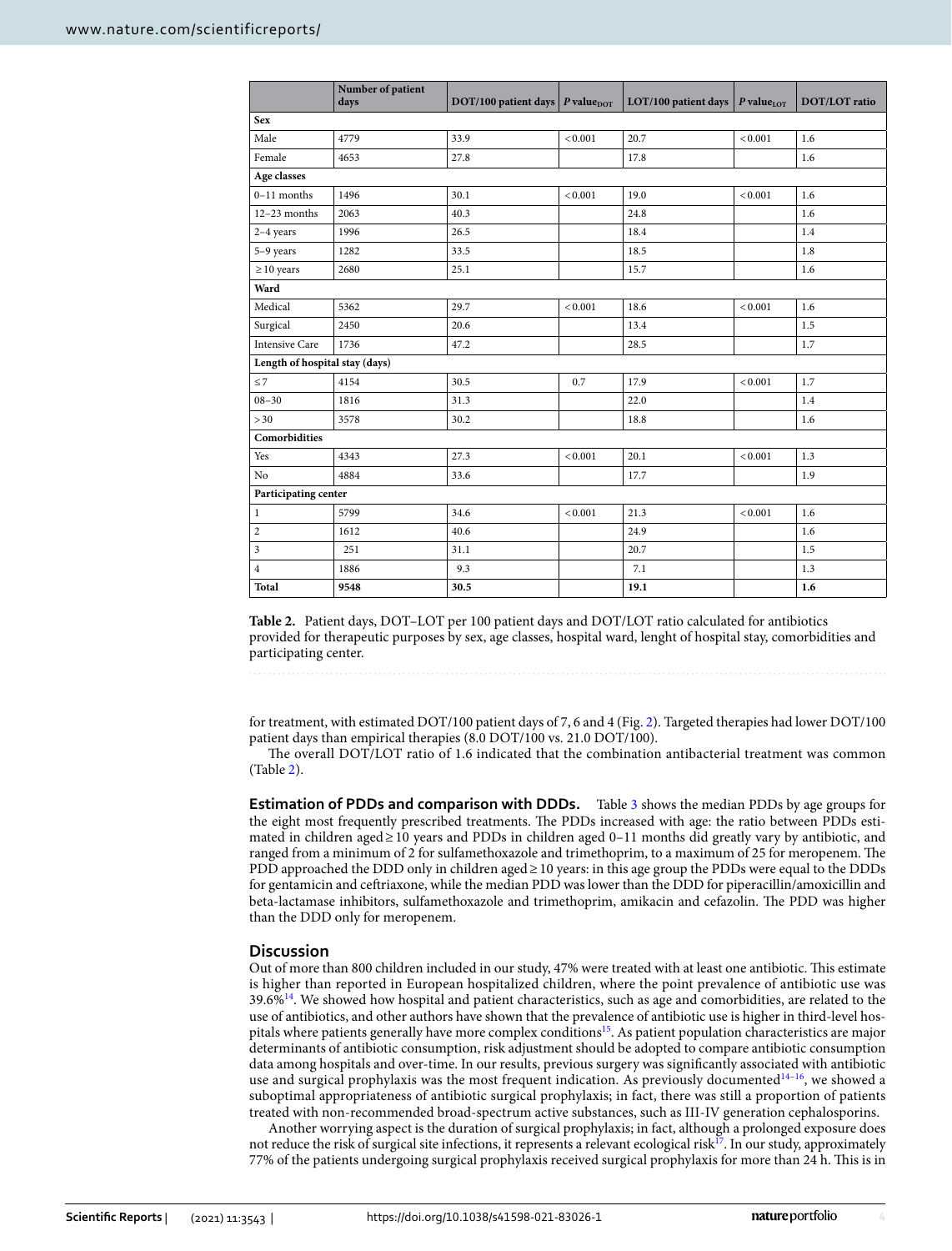

<span id="page-4-0"></span>**Figure 2.** DOT/100 patient days by antibiotic drugs provided for therapeutic purposes. Only antibiotic drugs with more than 1 DOT/100 patient days are shown in the graphic.

|                                                 | Median PDDs (g) by age classes |        |                      |                     |                     |                   |                       |  |
|-------------------------------------------------|--------------------------------|--------|----------------------|---------------------|---------------------|-------------------|-----------------------|--|
| Antibiotic molecules                            | No. of therapies               | DDD(g) | $0-11$ Months (IQR)  | 12-23 Months (IQR)  | 2-4 Years (IOR)     | $5-9$ Years (IOR) | $\geq$ 10 Years (IQR) |  |
| Piperacillin and beta-lactamase inhibi-<br>tors | 78                             | 14.0   | $0.3(0.07-0.6)$      | $1.0(0.8-1.6)$      | $3.0(2.7-4.5)$      | $7.0(6.0-9.0)$    | $12.0(9.0-12.0)$      |  |
| Meropenem                                       | 71                             | 2.0    | $0.1(0.06-0.1)$      | $0.3(0.2-0.4)$      | $0.8(0.6-1.3)$      | $1.8(1.1-1.9)$    | $3.0(2.1-4.5)$        |  |
| Amoxicillin and beta-lactamase<br>inhibitors    | 72                             | 3.0    | $0.3(0.3-0.3)$       | $0.7(0.4-0.8)$      | $0.7(0.4-1.2)$      | $1.5(1.0-1.8)$    | $2.0(1.7-2.0)$        |  |
| Sulfamethoxazole and trimethoprim               | 70                             | 1.9    | $0.01(0.01 - 0.01)$  | $0.3(0.04-0.4)$     | $0.1(0.05-0.3)$     | $0.2(0.09-0.5)$   | $0.3(0.2-0.3)$        |  |
| Amikacin                                        | 64                             | 1.0    | $0.02(0.02-0.03)$    | $0.06(0.05 - 0.07)$ | $0.2(0.2-0.6)$      | $0.4(0.3-0.4)$    | $0.7(0.5-1.0)$        |  |
| Ceftriaxone                                     | 63                             | 2.0    | $0.3(0.3-0.3)$       | $0.4(0.4-0.7)$      | $1.0(0.5-1.0)$      | $1.5(1.0-2.0)$    | $2.0(1.0-2.0)$        |  |
| Cefazolin                                       | 61                             | 3.0    | $0.1(0.05-0.2)$      | $0.3(0.2-0.3)$      | $0.7(0.5-1.0)$      | $1.3(0.6-1.8)$    | $2.0(2.0-3.0)$        |  |
| Gentamicin                                      | 55                             | 0.2    | $0.01(0.004 - 0.01)$ | $0.01(0.01 - 0.02)$ | $0.05(0.04 - 0.06)$ | $0.1(0.08-0.1)$   | $0.2(0.1-0.3)$        |  |

<span id="page-4-1"></span>**Table 3.** Median PDDs of the most used antibiotic molecules provided for therapeutic purposes by age classes.

line with previous prevalence surveys, which estimated a proportion of children subject to prolonged surgical prophylaxis ( $>1$  day) fluctuating between 67 and 78% in Europe<sup>[3,](#page-6-2)16</sup>. These data show that even in the most documented evidence-based area of practice, which recommends a surgical antimicrobial prophylaxis duration of less than 24 h, clinicians tend to overprescribe, and this is a global phenomenon not exclusively limited to Europe<sup>3</sup>. Combinations of sulfonamides and trimethoprim and combinations of penicillins including beta-lactamase inhibitors have been the most widely used active substances for medical prophylaxis, being widely used to prevent opportunistic infections in neutropenic patients[18](#page-6-16). Medical prophylaxis, as well as infection treatments, include a wide range of diseases and it is therefore difficult to identify unambiguous recommendations in patients with very diferent clinical conditions.

Although point prevalence surveys are useful to assess the pattern of in-hospital antibiotic prescriptions, antibiotic use should be preferably expressed with multiple metrics<sup>19</sup>. We collected DOT, LOT and PDDs as more specifc antibiotic indicators for infection treatments with respect to DDDs, which are not recommended for children because doses used are typically much smaller than in adult populations, so this measure underestimates patient exposure to drugs<sup>11</sup>. DOT and LOT have been used to monitor antibiotic use and to assess the impact of antibiotic stewardship programs on improving appropriateness of prescriptions in children<sup>[12](#page-6-10),[13](#page-6-11)</sup>. We showed that calculation of DOT and LOT by retrospectively reviewing medical records was feasible.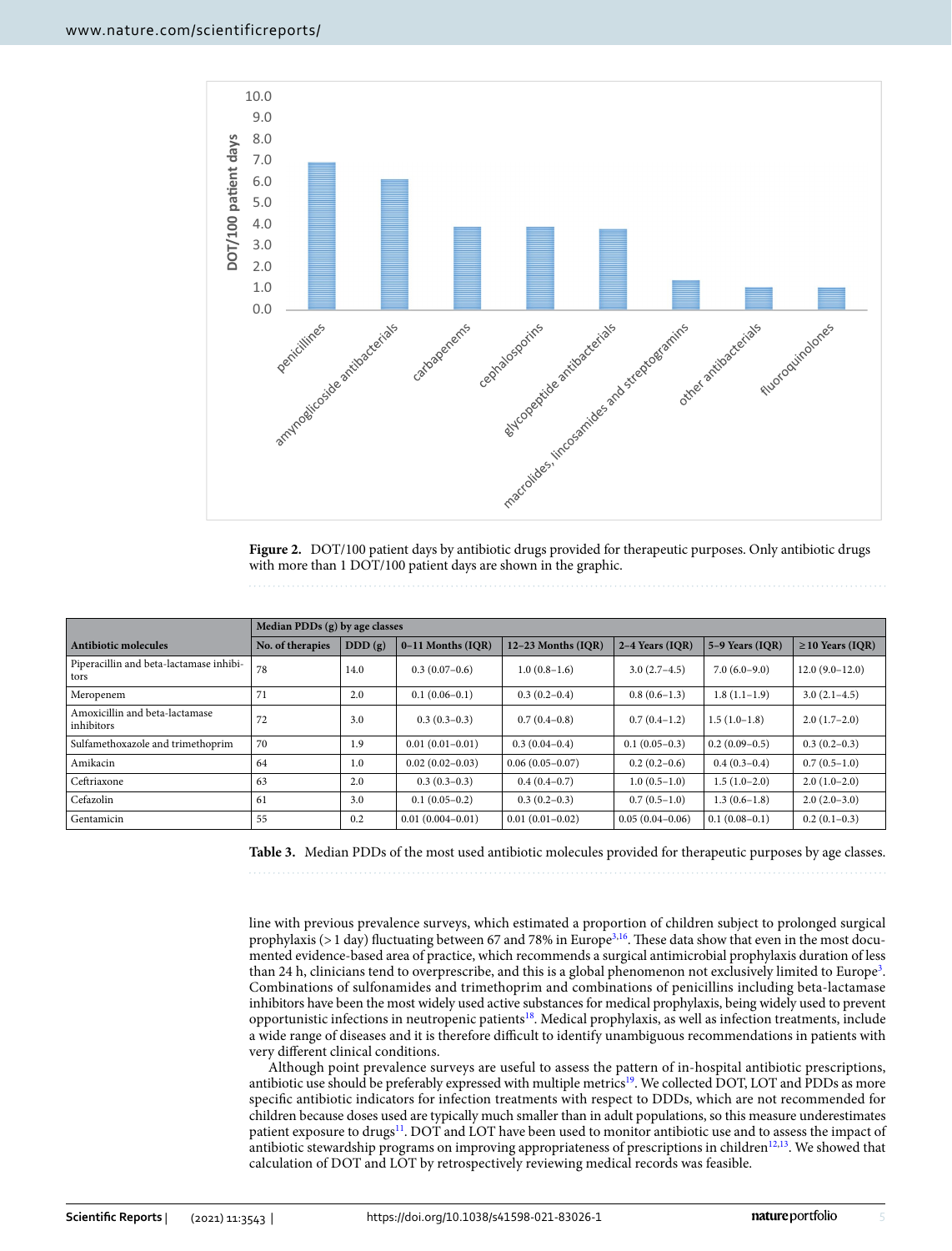DOT/100 patient days was comparable with antibiotic prescriptions for infections in a secondary pediatric hospital in the Netherlands, where the average DOT/100 in neonatal and pediatric wards was between 23 and 45<sup>[20](#page-6-18)</sup>. Intensive care units were the setting with the highest antibiotic use, with LOT and DOT rates per 100 days of 28.5 and 47.2, respectively. Moreover, a DOT/LOT ratio of 1.6 confrms the frequent resort to multi-therapies found in the prevalence survey where an equal average number of active substances per patient was detected.

Both LOTs and DOTs included the underlying assumption that antibiotic dosing was appropriate. PDDs represented the real prescribed doses of drugs in children. As reported also in a previous study<sup>3</sup>, our study showed that PDD increased with age and approached to DDD only in children aged≥10 years. Although there was no diference between DDDs and PDDs of antibiotic drugs belonging to the class of aminoglycosides and cephalosporins in this age group, a diference was observed for other antibiotic drugs. PDDs lower than DDDs could be explained considering that children's weight is lower than the standard weight used to compute DDDs, otherwise PDDs higher than DDDs could be reconducted to the patients' clinical conditions to be treated. It could be the case of meropenem that is frequently used to treat serious healthcare associated bloodstream infections requiring more aggressive dosages.

Tis multicentre study was conducted in four stand-alone tertiary care children's hospitals located in Regions in the North, Centre, and South of Italy. Trained investigators collected data regarding antibiotic prescriptions from clinical records minimising the efect of information bias on our study results. Additionally, in contrast to studies that are based on information collected directly from patients medical clinical records, we had no need to restrict the sample size. The study limitations are inherent to the epidemiological methods of our cross-sectional survey, where the main purpose was to describe prescribing patterns in hospitals. The overall rate provided is the average. We did not control for patient case mix, disease incidence, prevalence of diferent types of infections, variations in resistance levels, institutional factors, all of which can influence antibiotic use patterns<sup>21</sup>.

In conclusion, our results confirm that DOT, LOT and PDD are better alternatives to DDD in children. The availability of electronic clinical records can greatly enhance data accessibility to calculate DOT, LOT and PDD data and use those data within antibiotic stewardship programs, as alternative to DDDs in pediatric population.

#### **Methods**

**Study design and setting.** This study was conducted between November and December 2016 and involved four tertiary care children's hospitals in Italy: Ospedale Infantile Regina Margherita (Turin, in the Region of Piedmont), Ospedale dei Bambini di Brescia (Brescia, in the Region of Lombardy), Bambino Gesù Children's Hospital (Rome, in the Region of Lazio) and Ospedale Pediatrico Giovanni XXIII (Bari, in the Region of Apulia). Tese tertiary care children's hospitals have a total number of beds ranging from a minimum of 157 to a maximum of 607, with an annual number of inpatients ranging from 5700 to 27,000. Pediatric surgeries and pediatric intensive care units are present in all the participating centres; Onco-Haematological Units and Neonatal Intensive Care Units are present in three centres.

**Data collection.** The data collection was carried out during a calendar week and involved all children hospitalized on the study days. Data were collected by trained personnel from patients' paper medical charts. Information collected for each patient included: age, sex, length of hospital stay, and ward type. To assess point prevalence, we collected information about antibiotics administered during the days of data collection. To estimate DOT and LOT, we retrospectively recorded information about antibiotics administered during hospitalization, up to 30 inpatient days prior to the week of data collection. Information on antibiotics included Anatomical Therapeutic Chemical Classification code, ATC  $J01$ <sup>14</sup>, drug brand name, route of administration, dosage, number of doses per day, and indication for antibiotic administration, defned as community-acquired infections (CAIs), hospital-acquired infections (HAIs), medical or surgical prophylaxis. For antibiotics used for treating infections, collected information included also the site of infection and whether microbiological investigations were performed prior to starting antibiotic therapy. The protocol of this study was approved by the Ethical Committee of the Bambino Gesù Children's Hospital (N° 1238\_OPBG\_2016) and all methods were performed following relevant guidelines and regulations. Since data were collected by reviewing medical charts and were analyzed anonymously, informed consent was not deemed necessary. The need for informed consent was waived by the Ethical Committee of the Bambino Gesù Children's Hospital.

All the collected data were uploaded on REDCap (Research Electronic Data Capture) database which is a secure web application for building and managing online surveys and databases, available at no charge to not-for-profit institutions<sup>[22](#page-6-20)</sup>. All the data were analyzed anonymously.

**Statistical analysis.** Patients were described according to demographic and clinical factors. Collected data were presented as count and proportions (categorical data) or median and interquartile range (IQR, continuous data). The wards where the patients were hospitalized were categorized as medical (e.g. general neonatal and pediatric wards, oncology and hematology), surgical (e.g. neonatal surgery, pediatric surgery, cardiac surgery, neurosurgery, ENT, orthopedics) and intensive care units (ICUs) (e.g. pediatric intensive care unit, neonatal intensive care unit, and cardiac intensive care unit).

The metrics we calculated included point prevalence of antibiotic use, DOTs, LOTs and PDDs. The prevalence of antibiotic use was calculated as the ratio between the number of patients under treatment with at least one antibiotic on the survey day, and the total number of hospitalized patients. Prevalence of use was computed by age group (0–11 months, 12–23 months, 2–4 years; 5–9 years; ≥ 10 years), sex, hospital ward, lenght of hospital stay, comorbidities, surgical procedures during hospitalization, participating centre and indication. Comparisons among groups were conducted using the Chi-squared test.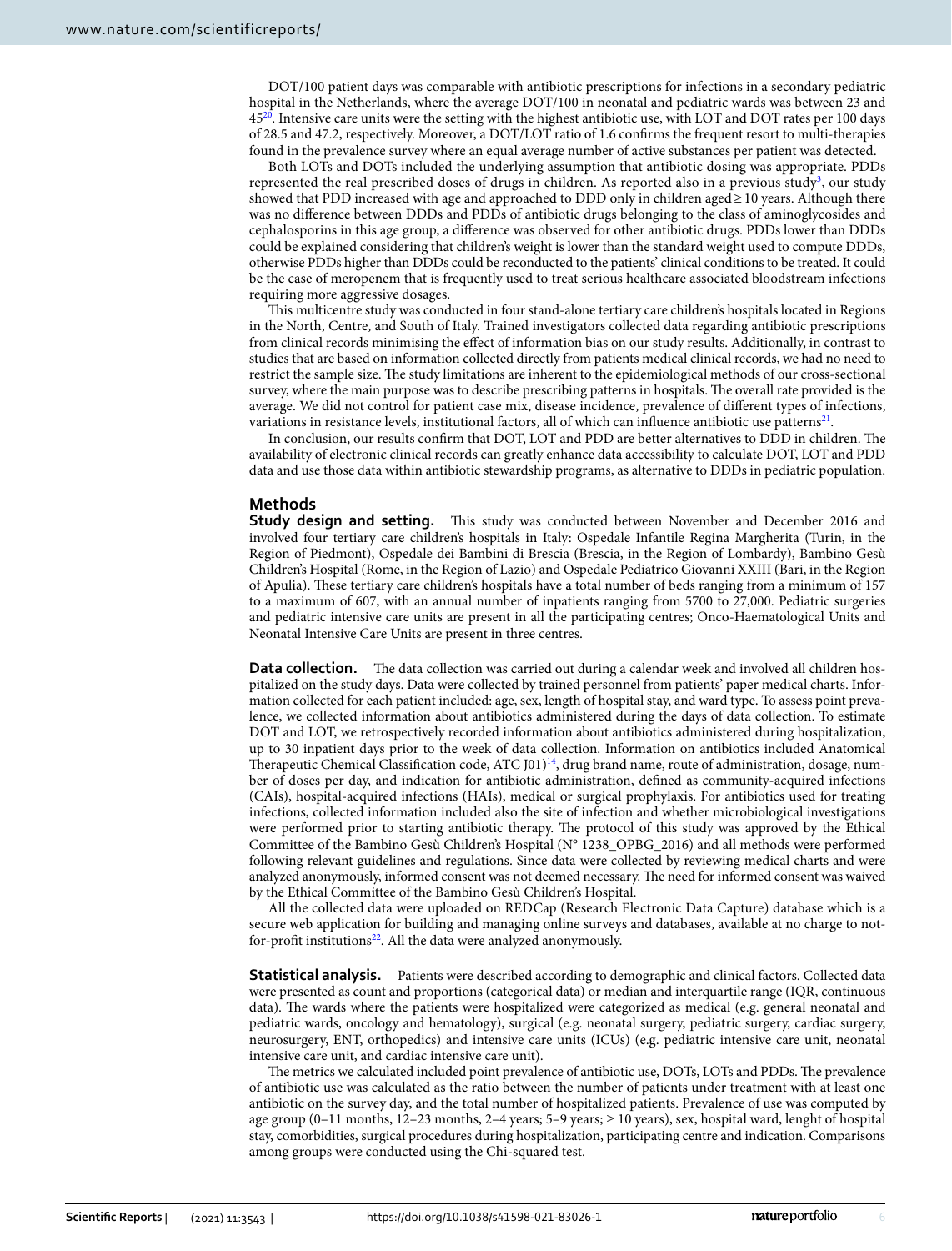Antibiotic drugs were classified according to the Anatomical Therapeutic Chemical Classification code (ATC: J01); a percentage distribution of antibiotic drugs substances by indication of use was computed considering the antibiotic prescription administered on the survey date and those received in the previous 30 days.

DOTs and LOTs were computed on treatments<sup>20</sup>, considering the 30-days study period. For each patient, DOTs were computed summing up the duration (in days) of each antibacterial drug received for treating infections. LOTs were the number of days that a patient received an antibacterial drug irrespective of the number of different drugs<sup>12</sup>. DOTs/100 patient days and LOTs/100 patient days were computed stratifying for sex, age classes, ward type, type of active substances and targeted *versus* empirical therapy; groups comparisons were performed using Student's t-test and one way ANOVA test. PDDs were defned as the observed dose received by each patient in grams and was calculated for the most frequently used antibiotics. Due to the extremely large diferences in dosing in pediatrics, ranging from pre-term neonates to teenagers, median PDDs, and the respective IQRs, were estimated and stratifed into fve age groups (1, 0–11 months; 2, 12–23 months; 3, 2–4 years; 4, 5–9 years; 5,≥10 years), as previously described<sup>3</sup>. All statistical analyses were conducted using STATA 13 (Stata Corporation, College Station, Texas, USA).

Received: 17 September 2020; Accepted: 25 January 2021 Published online: 11 February 2021

#### **References**

- <span id="page-6-0"></span>1. CDC. Core Elements of Hospital Antibiotic Stewardship Programs. Atlanta, GA: US Department of Health and Human Services, CDC; 2014.<http://www.cdc.gov/getsmart/healthcare/implementation/core-elements.html>.
- <span id="page-6-1"></span>2. Huttner, A. *et al.* Antimicrobial resistance: a global view from the 2013 World Healthcare-Associated Infections Forum. *Antimicrob. Resist. Infect. Control.* **2**, 31 (2013).
- <span id="page-6-2"></span>3. Amadeo, B. *et al.* ESAC III hospital care subproject group. european surveillance of antibiotic consumption (ESAC) point prevalence survey 2008: paediatric antimicrobial prescribing in 32 hospitals of 21 European countries. *J. AntimicrobChemother.* **65**, 2247–2252 (2010).
- <span id="page-6-3"></span>4. Chung, A. *et al.* Efect of antibiotic prescribing on antibiotic resistance in individual children in primary care: prospective cohort study. *BMJ* **335**, 429 (2007).
- <span id="page-6-4"></span>5. CDC. Core Elements of Hospital Antibiotic Stewardship Programs. Atlanta, GA: US Department of Health and Human Services, CDC (2014). [http://www.cdc.gov/getsmart/healthcare/implementation/core-elements.html.](http://www.cdc.gov/getsmart/healthcare/implementation/core-elements.html)
- 6. Centers for Disease Control and Prevention. Get smart: know when antibiotics work. [http://www.cdc.gov/getsmart/healthcare/](http://www.cdc.gov/getsmart/healthcare/Accessed06/02/2020) [Accessed06/02/2020](http://www.cdc.gov/getsmart/healthcare/Accessed06/02/2020).
- <span id="page-6-5"></span>7. Davey, P. *et al.* Interventions to improve antibiotic prescribing practices for hospital inpatients. *Cochrane Database Syst. Rev.* **2**, CD003543 (2017).
- <span id="page-6-6"></span>8. de With, K., Bestehorn, H., Steib-Bauert, M. & Kern, W. V. Comparison of defned versus recommended versus prescribed daily doses for measuring hospital antibiotic consumption. *Infection* **37**, 349–352 (2009).
- <span id="page-6-7"></span>9. Hutchinson, J. M. *et al.* Measurement of antibiotic consumption: a practical guide to the use of the Anatomical Thgerapeutic Chemical classifcation and Defnied Daily Dose system methodology in Canada. *Can. J. Infect. Dis.* **15**, 29–35 (2004).
- <span id="page-6-8"></span>10. Liem, T. B., Heerdink, E. R., Egberts, A. C. & Rademaker, C. M. Quantifying antibiotic use in paediatrics: a proposal for neonatal DDDs. *Eur. J. Clin. Microbiol. Infect. Dis.* **29**, 1301–1303 (2010).
- <span id="page-6-9"></span>11. WHO International Working Group for Drug Statistics Methodology, WHO Collaborating Centre for Drug Statistics Methodology, WHO Collaborating Centre for Drug Utilization Research and Clinical Pharmacological Services. *Introduction to Drug Utilization Research* (2013).
- <span id="page-6-10"></span>12. Schechner, V., Temkin, E., Harbarth, S., Carmeli, Y. & Schwaber, M. J. Epidemiological interpretation of studies examining the efect of antibiotic usage on resistance. *Clin. Microbiol. Rev.* **26**, 289–307 (2013).
- <span id="page-6-11"></span>13. WHO Collaborating Centre for Drug Statistics Methodology, Guidelines for ATC classifcation and DDD assignment 2016. Oslo (2016).
- <span id="page-6-12"></span>14. Versporten, A. *et al.* The antibiotic resistance and prescribing in European Children project: a neonatal and pediatric antimicrobial web-based point prevalence survey in 73 hospitals worldwide. *Pediatr. Infect. Dis. J.* **32**, e242–e253 (2013).
- <span id="page-6-13"></span>15. Gharbi, M. *et al.* Using a simple point-prevalence survey to defne appropriate antibiotic prescribing in hospitalised children across the UK. *BMJ Open* **6**, e012675 (2016).
- <span id="page-6-14"></span>16. Harbarth, S. *et al.* Prolonged antibiotic prophylaxis afer cardiovascular surgery and its efect on surgical site infections and antimicrobial resistance. *Circulation* **101**, 2916–2921 (2000).
- <span id="page-6-15"></span>17. Versporten, A. *et al.* The Worldwide Antibiotic Resistance and Prescribing in European Children (ARPEC) point prevalence survey: developing hospital-quality indicators of antibiotic prescribing for children. *J. AntimicrobChemother.* **71**, 1106–1117 (2016).
- <span id="page-6-16"></span>18. Cecinati, V. *et al.* Antibiotic prophylaxis in children with cancer or who have undergone hematopoietic cell transplantation. *Eur. J. ClinMicrobiol. Infect. Dis.* **33**, 1–6 (2014).
- <span id="page-6-17"></span>19. StanicBenic, M. *et al.* Metrics for quantifying antibiotic use in the hospital setting: results from a systematic review and international multidisciplinary consensus procedure. *J. AntimicrobChemother.* **73**(suppl\_6), vi50–vi58. [https://doi.org/10.1093/jac/dky11](https://doi.org/10.1093/jac/dky118) [8](https://doi.org/10.1093/jac/dky118) (2018).
- <span id="page-6-18"></span>20. Quaak, C. H., Cové, E., Driessen, G. J. & Tramper-Stranders, G. A. Trends in paediatric inpatient antibiotic therapy in a secondary care setting. *Eur. J. Pediatr.* **177**, 1271–1278.<https://doi.org/10.1007/s00431-018-3185-z>(2018).
- <span id="page-6-19"></span>21. Versporten, A. *et al.* Antimicrobial consumption and resistance in adult hospital inpatients in 53 countries: results of an internetbased global point prevalence survey. *Lancet Glob. Health* **6**, e619–e629. [https://doi.org/10.1016/S2214-109X\(18\)30186-4](https://doi.org/10.1016/S2214-109X(18)30186-4) (2018).
- <span id="page-6-20"></span>22. Harris, P. A. *et al.* Research electronic data capture (REDCap)—a metadata-driven methodology and workflow process for providing translational research informatics support. *J. Biomed. Inform.* **42**, 377–381 (2009).

#### **Author contributions**

C.D.A. prepared the study protocol and the data collection form, trained the hospital personnel to collect the data, conducted the study analysis and drafed the manuscript. M.C.D.A. conceived the study, participated in data analysis and interpretation, revised the manuscript and supervised the whole study. G.G., R.S., G.P. and M.R. coordinated the study and the data collection in participating hospitals. C.Z., R.P. and M.L.M. helped in the study conception and in data analysis and interpretation. All authors critically reviewed and approved the manuscript.

7